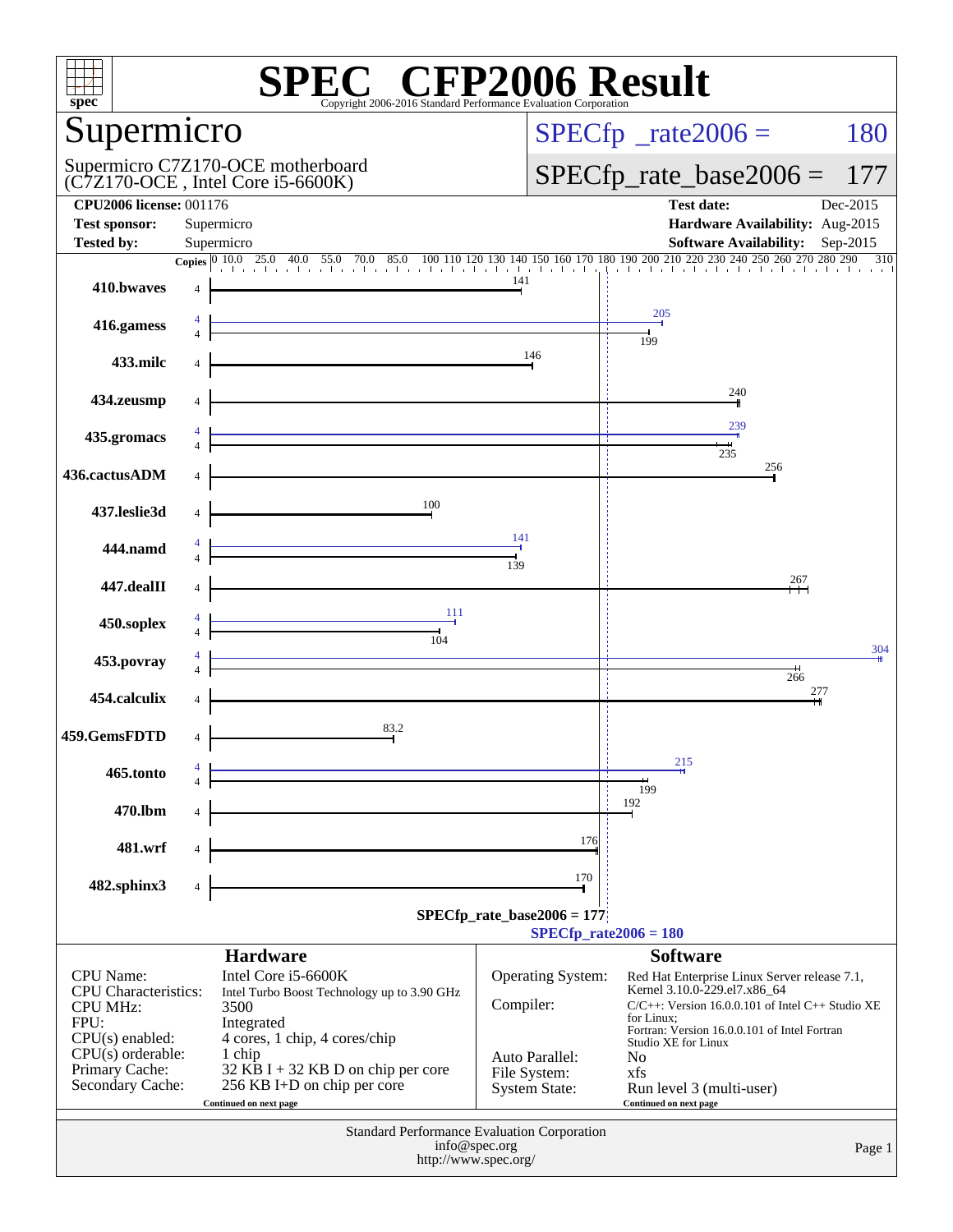

# Supermicro

#### (C7Z170-OCE , Intel Core i5-6600K) Supermicro C7Z170-OCE motherboard

#### $SPECfp_rate2006 = 180$  $SPECfp_rate2006 = 180$

#### [SPECfp\\_rate\\_base2006 =](http://www.spec.org/auto/cpu2006/Docs/result-fields.html#SPECfpratebase2006) 177

| <b>CPU2006 license: 001176</b>       |                                                                                                          |                                                            | <b>Test date:</b><br>Dec-2015               |
|--------------------------------------|----------------------------------------------------------------------------------------------------------|------------------------------------------------------------|---------------------------------------------|
| <b>Test sponsor:</b>                 | Supermicro                                                                                               | <b>Hardware Availability:</b> Aug-2015                     |                                             |
| <b>Tested by:</b>                    | Supermicro                                                                                               |                                                            | <b>Software Availability:</b><br>$Sep-2015$ |
| L3 Cache:<br>Other Cache:<br>Memory: | $6 \text{ MB I+D}$ on chip per chip<br>None<br>16 GB (4 x 4 GB 1Rx8 PC4-2800R-U, running at 2133<br>MHz) | <b>Base Pointers:</b><br>Peak Pointers:<br>Other Software: | $32/64$ -bit<br>$32/64$ -bit<br>None        |
| Disk Subsystem:<br>Other Hardware:   | 1 x 200 GB SATA III SSD<br>None                                                                          |                                                            |                                             |

| <b>Results Table</b> |                |                |       |                |       |                |             |                          |                |              |                |              |                |              |
|----------------------|----------------|----------------|-------|----------------|-------|----------------|-------------|--------------------------|----------------|--------------|----------------|--------------|----------------|--------------|
|                      | <b>Base</b>    |                |       |                |       |                | <b>Peak</b> |                          |                |              |                |              |                |              |
| <b>Benchmark</b>     | <b>Copies</b>  | <b>Seconds</b> | Ratio | <b>Seconds</b> | Ratio | <b>Seconds</b> | Ratio       | <b>Copies</b>            | <b>Seconds</b> | <b>Ratio</b> | <b>Seconds</b> | <b>Ratio</b> | <b>Seconds</b> | <b>Ratio</b> |
| 410.bwayes           |                | 385            | 141   | 385            | 141   | 385            | 141         |                          | 385            | 141          | 385            | 141          | 385            | 141          |
| 416.gamess           | $\overline{4}$ | 393            | 199   | 393            | 199   | 393            | 199         |                          | 382            | 205          | 382            | 205          | 382            | 205          |
| $433$ .milc          | $\overline{4}$ | 251            | 146   | 251            | 146   | 251            | 146         | 4                        | 251            | 146          | 251            | 146          | 251            | 146          |
| 434.zeusmp           | $\overline{4}$ | 151            | 240   | <u>152</u>     | 240   | 152            | 239         | $\boldsymbol{\varDelta}$ | 151            | 240          | <u>152</u>     | 240          | 152            | 239          |
| 435.gromacs          | $\overline{4}$ | 121            | 237   | 124            | 230   | 122            | 235         | $\overline{4}$           | 119            | 239          | 119            | 239          | 119            | 240          |
| 436.cactusADM        | $\overline{4}$ | 187            | 256   | 187            | 256   | 186            | 256         | 4                        | 187            | 256          | 187            | 256          | 186            | 256          |
| 437.leslie3d         | $\overline{4}$ | 374            | 100   | 375            | 100   | 374            | 100         |                          | 374            | 100          | 375            | 100          | 374            | <b>100</b>   |
| 444.namd             | $\overline{4}$ | 232            | 139   | 231            | 139   | 231            | 139         | Λ                        | 227            | 141          | 228            | 141          | 227            | 141          |
| 447.dealII           | $\overline{4}$ | 169            | 272   | <b>171</b>     | 267   | 174            | 263         | $\boldsymbol{\varDelta}$ | 169            | 272          | <b>171</b>     | 267          | 174            | 263          |
| $450$ .soplex        | $\overline{4}$ | 321            | 104   | 320            | 104   | 321            | 104         | $\overline{4}$           | 300            | 111          | 300            | <b>111</b>   | 301            | 111          |
| 453.povray           | $\overline{4}$ | 80.0           | 266   | 79.5           | 268   | 80.1           | 266         | $\overline{4}$           | 69.8           | 305          | 70.1           | 304          | 69.9           | <u>304</u>   |
| 454.calculix         | $\overline{4}$ | 120            | 274   | 119            | 277   | <u>119</u>     | 277         | 4                        | 120            | 274          | 119            | 277          | 119            | 277          |
| 459.GemsFDTD         | $\overline{4}$ | 511            | 83.1  | 510            | 83.2  | 510            | 83.3        | 4                        | 511            | 83.1         | 510            | 83.2         | 510            | 83.3         |
| 465.tonto            | $\overline{4}$ | 198            | 199   | 200            | 196   | 198            | 199         | $\overline{\mathcal{A}}$ | 183            | 215          | 183            | 216          | 184            | 213          |
| 470.lbm              | $\overline{4}$ | 287            | 191   | 287            | 192   | 287            | 192         | $\overline{4}$           | 287            | 191          | 287            | 192          | 287            | <u>192</u>   |
| 481.wrf              | $\overline{4}$ | 254            | 176   | 254            | 176   | 255            | 175         | 4                        | 254            | 176          | 254            | 176          | 255            | 175          |
| 482.sphinx3          | 4              | 461            | 169   | 459            | 170   | 459            | 170         | 4                        | 461            | 169          | 459            | 170          | 459            | <u>170</u>   |

Results appear in the [order in which they were run.](http://www.spec.org/auto/cpu2006/Docs/result-fields.html#RunOrder) Bold underlined text [indicates a median measurement.](http://www.spec.org/auto/cpu2006/Docs/result-fields.html#Median)

#### **[Submit Notes](http://www.spec.org/auto/cpu2006/Docs/result-fields.html#SubmitNotes)**

 The taskset mechanism was used to bind copies to processors. The config file option 'submit' was used to generate taskset commands to bind each copy to a specific processor. For details, please see the config file.

#### **[Operating System Notes](http://www.spec.org/auto/cpu2006/Docs/result-fields.html#OperatingSystemNotes)**

Stack size set to unlimited using "ulimit -s unlimited"

#### **[Platform Notes](http://www.spec.org/auto/cpu2006/Docs/result-fields.html#PlatformNotes)**

 As tested, the system used a Supermicro CSE-743TQ-1200B-SQ chassis. The chassis is configured with a PWS-1K25P-PQ power supply, 1 SNK-P0051AP4 heatsink, as well as 1 FAN-0103L4 rear fan and 2 FAN-0104L4 chassis fan. Continued on next page

> Standard Performance Evaluation Corporation [info@spec.org](mailto:info@spec.org) <http://www.spec.org/>

Page 2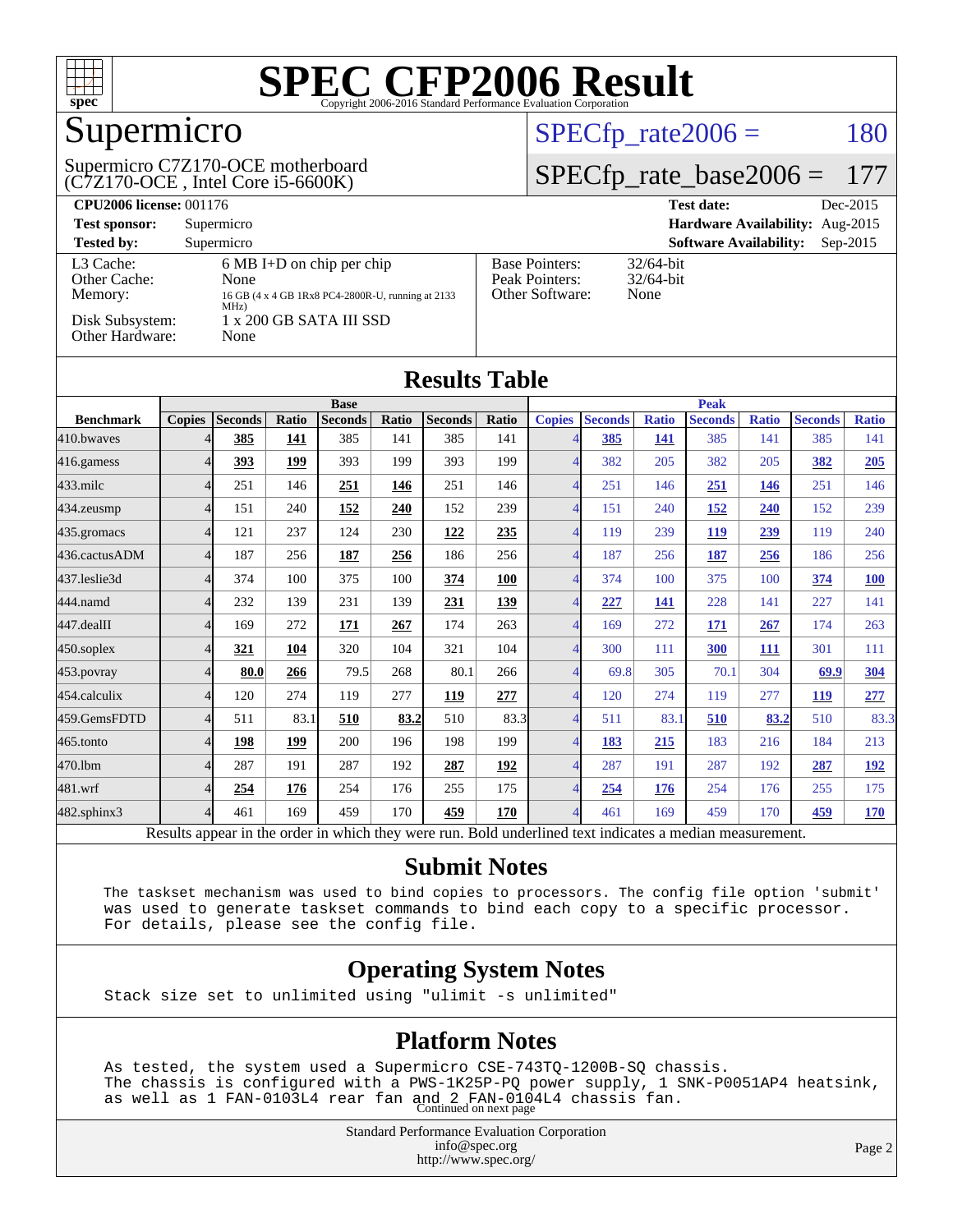

#### Supermicro

 $SPECfp_rate2006 = 180$  $SPECfp_rate2006 = 180$ 

(C7Z170-OCE , Intel Core i5-6600K) Supermicro C7Z170-OCE motherboard

[SPECfp\\_rate\\_base2006 =](http://www.spec.org/auto/cpu2006/Docs/result-fields.html#SPECfpratebase2006) 177

**[CPU2006 license:](http://www.spec.org/auto/cpu2006/Docs/result-fields.html#CPU2006license)** 001176 **[Test date:](http://www.spec.org/auto/cpu2006/Docs/result-fields.html#Testdate)** Dec-2015 **[Test sponsor:](http://www.spec.org/auto/cpu2006/Docs/result-fields.html#Testsponsor)** Supermicro **[Hardware Availability:](http://www.spec.org/auto/cpu2006/Docs/result-fields.html#HardwareAvailability)** Aug-2015 **[Tested by:](http://www.spec.org/auto/cpu2006/Docs/result-fields.html#Testedby)** Supermicro **Supermicro [Software Availability:](http://www.spec.org/auto/cpu2006/Docs/result-fields.html#SoftwareAvailability)** Sep-2015

#### **[Platform Notes \(Continued\)](http://www.spec.org/auto/cpu2006/Docs/result-fields.html#PlatformNotes)**

Standard Performance Evaluation Corporation [info@spec.org](mailto:info@spec.org) <http://www.spec.org/> Page 3 Sysinfo program /usr/cpu2006/config/sysinfo.rev6914 \$Rev: 6914 \$ \$Date:: 2014-06-25 #\$ e3fbb8667b5a285932ceab81e28219e1 running on C7Z170-01 Thu Dec 31 17:04:09 2015 This section contains SUT (System Under Test) info as seen by some common utilities. To remove or add to this section, see: <http://www.spec.org/cpu2006/Docs/config.html#sysinfo> From /proc/cpuinfo model name : Intel(R) Core(TM) i5-6600K CPU @ 3.50GHz 1 "physical id"s (chips) 4 "processors" cores, siblings (Caution: counting these is hw and system dependent. The following excerpts from /proc/cpuinfo might not be reliable. Use with caution.) cpu cores : 4 siblings : 4 physical 0: cores 0 1 2 3 cache size : 6144 KB From /proc/meminfo MemTotal: 16206804 kB HugePages\_Total: 0 Hugepagesize: 2048 kB From /etc/\*release\* /etc/\*version\* os-release: NAME="Red Hat Enterprise Linux Server" VERSION="7.1 (Maipo)" ID="rhel" ID\_LIKE="fedora" VERSION\_ID="7.1" PRETTY\_NAME="Red Hat Enterprise Linux Server 7.1 (Maipo)" ANSI\_COLOR="0;31" CPE\_NAME="cpe:/o:redhat:enterprise\_linux:7.1:GA:server" redhat-release: Red Hat Enterprise Linux Server release 7.1 (Maipo) system-release: Red Hat Enterprise Linux Server release 7.1 (Maipo) system-release-cpe: cpe:/o:redhat:enterprise\_linux:7.1:ga:server uname -a: Linux C7Z170-01 3.10.0-229.el7.x86\_64 #1 SMP Thu Jan 29 18:37:38 EST 2015 x86\_64 x86\_64 x86\_64 GNU/Linux run-level 3 Dec 31 03:26 SPEC is set to: /usr/cpu2006<br>Filesystem Type Size Type Size Used Avail Use% Mounted on<br>xfs 183G 32G 151G 18% / /dev/sda2 xfs 183G 32G 151G 18% / Additional information from dmidecode: Warning: Use caution when you interpret this section. The 'dmidecode' program reads system data which is "intended to allow hardware to be accurately Continued on next page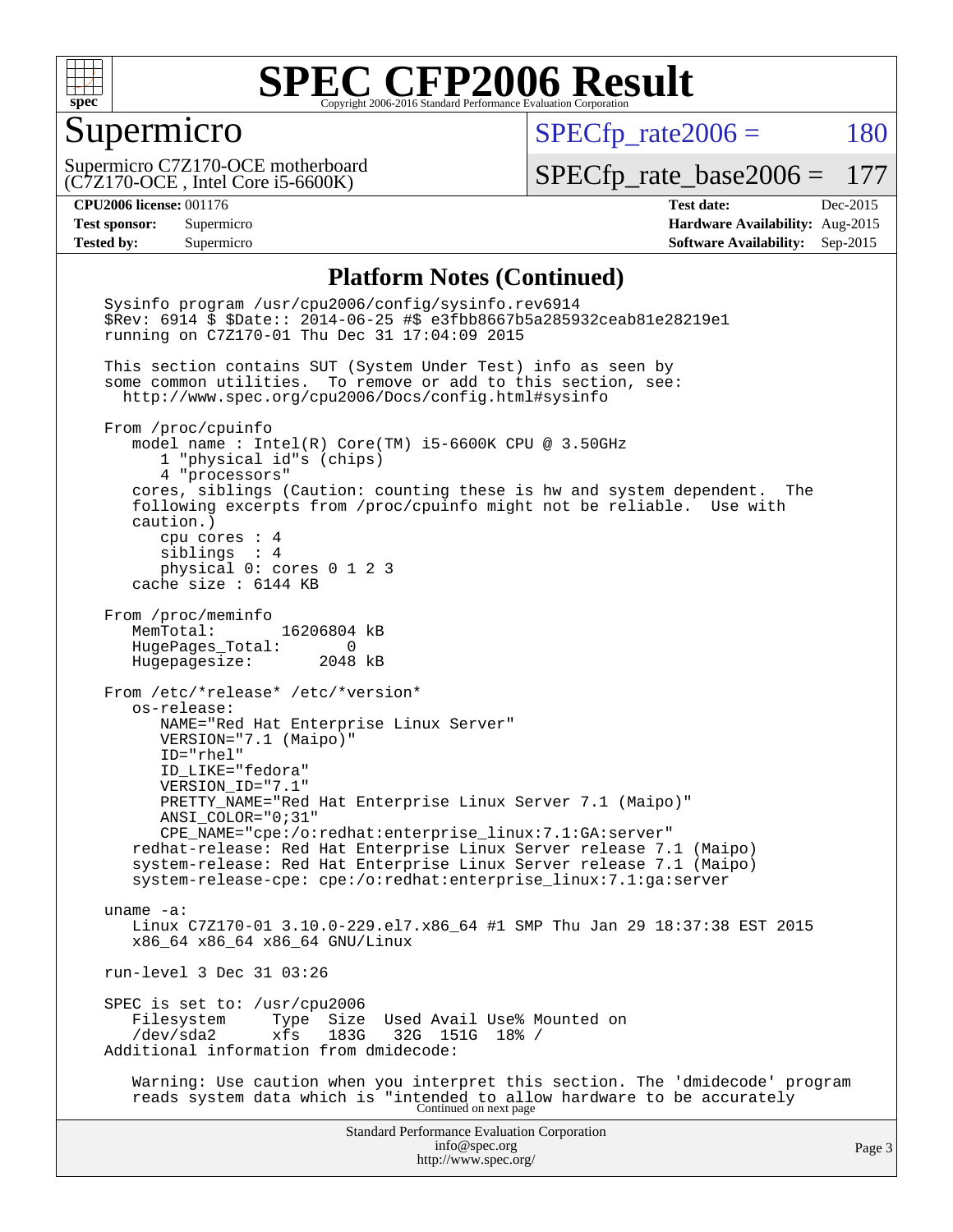

#### Supermicro

 $SPECTp\_rate2006 = 180$ 

(C7Z170-OCE , Intel Core i5-6600K) Supermicro C7Z170-OCE motherboard

[SPECfp\\_rate\\_base2006 =](http://www.spec.org/auto/cpu2006/Docs/result-fields.html#SPECfpratebase2006) 177

**[CPU2006 license:](http://www.spec.org/auto/cpu2006/Docs/result-fields.html#CPU2006license)** 001176 **[Test date:](http://www.spec.org/auto/cpu2006/Docs/result-fields.html#Testdate)** Dec-2015

**[Test sponsor:](http://www.spec.org/auto/cpu2006/Docs/result-fields.html#Testsponsor)** Supermicro **[Hardware Availability:](http://www.spec.org/auto/cpu2006/Docs/result-fields.html#HardwareAvailability)** Aug-2015 **[Tested by:](http://www.spec.org/auto/cpu2006/Docs/result-fields.html#Testedby)** Supermicro **Supermicro [Software Availability:](http://www.spec.org/auto/cpu2006/Docs/result-fields.html#SoftwareAvailability)** Sep-2015

#### **[Platform Notes \(Continued\)](http://www.spec.org/auto/cpu2006/Docs/result-fields.html#PlatformNotes)**

 determined", but the intent may not be met, as there are frequent changes to hardware, firmware, and the "DMTF SMBIOS" standard.

 BIOS American Megatrends Inc. 1.0 12/14/2015 Memory: 4x 0420 F4-2800C16-4GRK 4 GB 1 rank 2133 MHz

(End of data from sysinfo program)

#### **[General Notes](http://www.spec.org/auto/cpu2006/Docs/result-fields.html#GeneralNotes)**

Environment variables set by runspec before the start of the run: LD LIBRARY PATH = "/usr/cpu2006/libs/32:/usr/cpu2006/libs/64:/usr/cpu2006/sh"

 Binaries compiled on a system with 1x Intel Core i5-4670K CPU + 32GB memory using RedHat EL 7.1 Transparent Huge Pages enabled with: echo always > /sys/kernel/mm/transparent\_hugepage/enabled

**[Base Compiler Invocation](http://www.spec.org/auto/cpu2006/Docs/result-fields.html#BaseCompilerInvocation)**

[C benchmarks](http://www.spec.org/auto/cpu2006/Docs/result-fields.html#Cbenchmarks):  $\frac{1}{2}$  cc  $-$  m64

[C++ benchmarks:](http://www.spec.org/auto/cpu2006/Docs/result-fields.html#CXXbenchmarks) [icpc -m64](http://www.spec.org/cpu2006/results/res2016q1/cpu2006-20160106-38549.flags.html#user_CXXbase_intel_icpc_64bit_bedb90c1146cab66620883ef4f41a67e)

[Fortran benchmarks](http://www.spec.org/auto/cpu2006/Docs/result-fields.html#Fortranbenchmarks): [ifort -m64](http://www.spec.org/cpu2006/results/res2016q1/cpu2006-20160106-38549.flags.html#user_FCbase_intel_ifort_64bit_ee9d0fb25645d0210d97eb0527dcc06e)

[Benchmarks using both Fortran and C](http://www.spec.org/auto/cpu2006/Docs/result-fields.html#BenchmarksusingbothFortranandC): [icc -m64](http://www.spec.org/cpu2006/results/res2016q1/cpu2006-20160106-38549.flags.html#user_CC_FCbase_intel_icc_64bit_0b7121f5ab7cfabee23d88897260401c) [ifort -m64](http://www.spec.org/cpu2006/results/res2016q1/cpu2006-20160106-38549.flags.html#user_CC_FCbase_intel_ifort_64bit_ee9d0fb25645d0210d97eb0527dcc06e)

#### **[Base Portability Flags](http://www.spec.org/auto/cpu2006/Docs/result-fields.html#BasePortabilityFlags)**

| 410.bwaves: - DSPEC CPU LP64                 |  |
|----------------------------------------------|--|
| 416.gamess: -DSPEC_CPU_LP64                  |  |
| 433.milc: -DSPEC CPU LP64                    |  |
| 434.zeusmp: -DSPEC_CPU_LP64                  |  |
| 435.gromacs: -DSPEC_CPU_LP64 -nofor_main     |  |
| 436.cactusADM: - DSPEC CPU LP64 - nofor main |  |
| 437.leslie3d: -DSPEC_CPU_LP64                |  |
| 444.namd: - DSPEC CPU LP64                   |  |
| 447.dealII: -DSPEC CPU LP64                  |  |
| 450.soplex: -DSPEC_CPU_LP64                  |  |
| 453.povray: -DSPEC CPU LP64                  |  |

Continued on next page

Standard Performance Evaluation Corporation [info@spec.org](mailto:info@spec.org) <http://www.spec.org/>

Page 4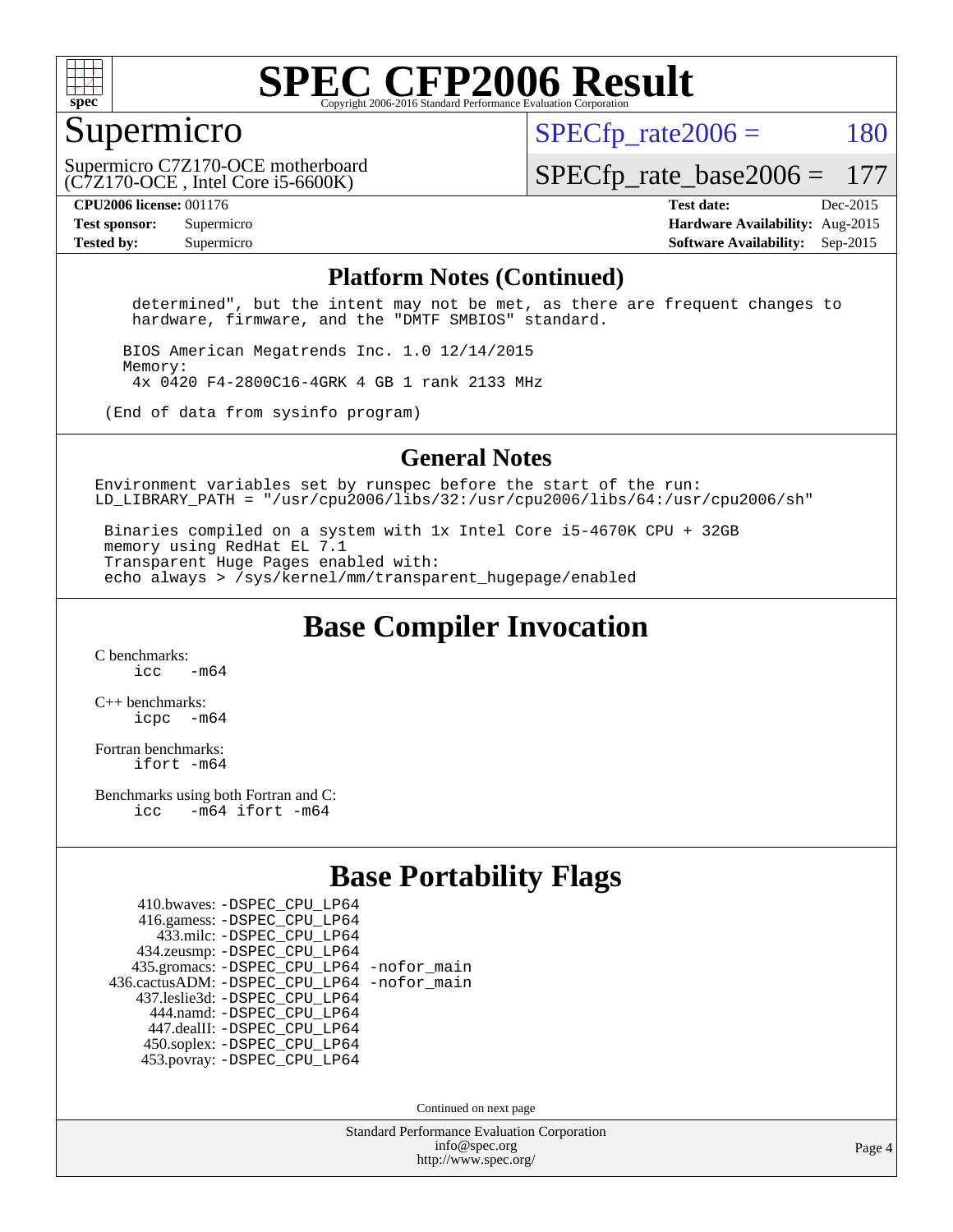

#### Supermicro

 $SPECTp\_rate2006 = 180$ 

(C7Z170-OCE , Intel Core i5-6600K) Supermicro C7Z170-OCE motherboard

[SPECfp\\_rate\\_base2006 =](http://www.spec.org/auto/cpu2006/Docs/result-fields.html#SPECfpratebase2006) 177

**[CPU2006 license:](http://www.spec.org/auto/cpu2006/Docs/result-fields.html#CPU2006license)** 001176 **[Test date:](http://www.spec.org/auto/cpu2006/Docs/result-fields.html#Testdate)** Dec-2015 **[Test sponsor:](http://www.spec.org/auto/cpu2006/Docs/result-fields.html#Testsponsor)** Supermicro **[Hardware Availability:](http://www.spec.org/auto/cpu2006/Docs/result-fields.html#HardwareAvailability)** Aug-2015 **[Tested by:](http://www.spec.org/auto/cpu2006/Docs/result-fields.html#Testedby)** Supermicro **Supermicro [Software Availability:](http://www.spec.org/auto/cpu2006/Docs/result-fields.html#SoftwareAvailability)** Sep-2015

## **[Base Portability Flags \(Continued\)](http://www.spec.org/auto/cpu2006/Docs/result-fields.html#BasePortabilityFlags)**

 454.calculix: [-DSPEC\\_CPU\\_LP64](http://www.spec.org/cpu2006/results/res2016q1/cpu2006-20160106-38549.flags.html#suite_basePORTABILITY454_calculix_DSPEC_CPU_LP64) [-nofor\\_main](http://www.spec.org/cpu2006/results/res2016q1/cpu2006-20160106-38549.flags.html#user_baseLDPORTABILITY454_calculix_f-nofor_main) 459.GemsFDTD: [-DSPEC\\_CPU\\_LP64](http://www.spec.org/cpu2006/results/res2016q1/cpu2006-20160106-38549.flags.html#suite_basePORTABILITY459_GemsFDTD_DSPEC_CPU_LP64) 465.tonto: [-DSPEC\\_CPU\\_LP64](http://www.spec.org/cpu2006/results/res2016q1/cpu2006-20160106-38549.flags.html#suite_basePORTABILITY465_tonto_DSPEC_CPU_LP64) 470.lbm: [-DSPEC\\_CPU\\_LP64](http://www.spec.org/cpu2006/results/res2016q1/cpu2006-20160106-38549.flags.html#suite_basePORTABILITY470_lbm_DSPEC_CPU_LP64) 481.wrf: [-DSPEC\\_CPU\\_LP64](http://www.spec.org/cpu2006/results/res2016q1/cpu2006-20160106-38549.flags.html#suite_basePORTABILITY481_wrf_DSPEC_CPU_LP64) [-DSPEC\\_CPU\\_CASE\\_FLAG](http://www.spec.org/cpu2006/results/res2016q1/cpu2006-20160106-38549.flags.html#b481.wrf_baseCPORTABILITY_DSPEC_CPU_CASE_FLAG) [-DSPEC\\_CPU\\_LINUX](http://www.spec.org/cpu2006/results/res2016q1/cpu2006-20160106-38549.flags.html#b481.wrf_baseCPORTABILITY_DSPEC_CPU_LINUX) 482.sphinx3: [-DSPEC\\_CPU\\_LP64](http://www.spec.org/cpu2006/results/res2016q1/cpu2006-20160106-38549.flags.html#suite_basePORTABILITY482_sphinx3_DSPEC_CPU_LP64)

## **[Base Optimization Flags](http://www.spec.org/auto/cpu2006/Docs/result-fields.html#BaseOptimizationFlags)**

[C benchmarks](http://www.spec.org/auto/cpu2006/Docs/result-fields.html#Cbenchmarks):

[-xCORE-AVX2](http://www.spec.org/cpu2006/results/res2016q1/cpu2006-20160106-38549.flags.html#user_CCbase_f-xAVX2_5f5fc0cbe2c9f62c816d3e45806c70d7) [-ipo](http://www.spec.org/cpu2006/results/res2016q1/cpu2006-20160106-38549.flags.html#user_CCbase_f-ipo) [-O3](http://www.spec.org/cpu2006/results/res2016q1/cpu2006-20160106-38549.flags.html#user_CCbase_f-O3) [-no-prec-div](http://www.spec.org/cpu2006/results/res2016q1/cpu2006-20160106-38549.flags.html#user_CCbase_f-no-prec-div) [-opt-prefetch](http://www.spec.org/cpu2006/results/res2016q1/cpu2006-20160106-38549.flags.html#user_CCbase_f-opt-prefetch) [-auto-p32](http://www.spec.org/cpu2006/results/res2016q1/cpu2006-20160106-38549.flags.html#user_CCbase_f-auto-p32) [-ansi-alias](http://www.spec.org/cpu2006/results/res2016q1/cpu2006-20160106-38549.flags.html#user_CCbase_f-ansi-alias)

 $C_{++}$  benchmarks: [-xCORE-AVX2](http://www.spec.org/cpu2006/results/res2016q1/cpu2006-20160106-38549.flags.html#user_CXXbase_f-xAVX2_5f5fc0cbe2c9f62c816d3e45806c70d7) [-ipo](http://www.spec.org/cpu2006/results/res2016q1/cpu2006-20160106-38549.flags.html#user_CXXbase_f-ipo) [-O3](http://www.spec.org/cpu2006/results/res2016q1/cpu2006-20160106-38549.flags.html#user_CXXbase_f-O3) [-no-prec-div](http://www.spec.org/cpu2006/results/res2016q1/cpu2006-20160106-38549.flags.html#user_CXXbase_f-no-prec-div) [-opt-prefetch](http://www.spec.org/cpu2006/results/res2016q1/cpu2006-20160106-38549.flags.html#user_CXXbase_f-opt-prefetch) [-auto-p32](http://www.spec.org/cpu2006/results/res2016q1/cpu2006-20160106-38549.flags.html#user_CXXbase_f-auto-p32) [-ansi-alias](http://www.spec.org/cpu2006/results/res2016q1/cpu2006-20160106-38549.flags.html#user_CXXbase_f-ansi-alias)

[Fortran benchmarks](http://www.spec.org/auto/cpu2006/Docs/result-fields.html#Fortranbenchmarks):

[-xCORE-AVX2](http://www.spec.org/cpu2006/results/res2016q1/cpu2006-20160106-38549.flags.html#user_FCbase_f-xAVX2_5f5fc0cbe2c9f62c816d3e45806c70d7) [-ipo](http://www.spec.org/cpu2006/results/res2016q1/cpu2006-20160106-38549.flags.html#user_FCbase_f-ipo) [-O3](http://www.spec.org/cpu2006/results/res2016q1/cpu2006-20160106-38549.flags.html#user_FCbase_f-O3) [-no-prec-div](http://www.spec.org/cpu2006/results/res2016q1/cpu2006-20160106-38549.flags.html#user_FCbase_f-no-prec-div) [-opt-prefetch](http://www.spec.org/cpu2006/results/res2016q1/cpu2006-20160106-38549.flags.html#user_FCbase_f-opt-prefetch)

[Benchmarks using both Fortran and C](http://www.spec.org/auto/cpu2006/Docs/result-fields.html#BenchmarksusingbothFortranandC): [-xCORE-AVX2](http://www.spec.org/cpu2006/results/res2016q1/cpu2006-20160106-38549.flags.html#user_CC_FCbase_f-xAVX2_5f5fc0cbe2c9f62c816d3e45806c70d7) [-ipo](http://www.spec.org/cpu2006/results/res2016q1/cpu2006-20160106-38549.flags.html#user_CC_FCbase_f-ipo) [-O3](http://www.spec.org/cpu2006/results/res2016q1/cpu2006-20160106-38549.flags.html#user_CC_FCbase_f-O3) [-no-prec-div](http://www.spec.org/cpu2006/results/res2016q1/cpu2006-20160106-38549.flags.html#user_CC_FCbase_f-no-prec-div) [-opt-prefetch](http://www.spec.org/cpu2006/results/res2016q1/cpu2006-20160106-38549.flags.html#user_CC_FCbase_f-opt-prefetch) [-auto-p32](http://www.spec.org/cpu2006/results/res2016q1/cpu2006-20160106-38549.flags.html#user_CC_FCbase_f-auto-p32) [-ansi-alias](http://www.spec.org/cpu2006/results/res2016q1/cpu2006-20160106-38549.flags.html#user_CC_FCbase_f-ansi-alias)

### **[Peak Compiler Invocation](http://www.spec.org/auto/cpu2006/Docs/result-fields.html#PeakCompilerInvocation)**

[C benchmarks](http://www.spec.org/auto/cpu2006/Docs/result-fields.html#Cbenchmarks):  $-m64$ 

[C++ benchmarks \(except as noted below\):](http://www.spec.org/auto/cpu2006/Docs/result-fields.html#CXXbenchmarksexceptasnotedbelow) [icpc -m64](http://www.spec.org/cpu2006/results/res2016q1/cpu2006-20160106-38549.flags.html#user_CXXpeak_intel_icpc_64bit_bedb90c1146cab66620883ef4f41a67e)

450.soplex: [icpc -m32 -L/opt/intel/compilers\\_and\\_libraries\\_2016/linux/compiler/lib/ia32\\_lin](http://www.spec.org/cpu2006/results/res2016q1/cpu2006-20160106-38549.flags.html#user_peakCXXLD450_soplex_intel_icpc_b4f50a394bdb4597aa5879c16bc3f5c5)

[Fortran benchmarks](http://www.spec.org/auto/cpu2006/Docs/result-fields.html#Fortranbenchmarks): [ifort -m64](http://www.spec.org/cpu2006/results/res2016q1/cpu2006-20160106-38549.flags.html#user_FCpeak_intel_ifort_64bit_ee9d0fb25645d0210d97eb0527dcc06e)

[Benchmarks using both Fortran and C](http://www.spec.org/auto/cpu2006/Docs/result-fields.html#BenchmarksusingbothFortranandC): [icc -m64](http://www.spec.org/cpu2006/results/res2016q1/cpu2006-20160106-38549.flags.html#user_CC_FCpeak_intel_icc_64bit_0b7121f5ab7cfabee23d88897260401c) [ifort -m64](http://www.spec.org/cpu2006/results/res2016q1/cpu2006-20160106-38549.flags.html#user_CC_FCpeak_intel_ifort_64bit_ee9d0fb25645d0210d97eb0527dcc06e)

### **[Peak Portability Flags](http://www.spec.org/auto/cpu2006/Docs/result-fields.html#PeakPortabilityFlags)**

410.bwaves: [-DSPEC\\_CPU\\_LP64](http://www.spec.org/cpu2006/results/res2016q1/cpu2006-20160106-38549.flags.html#suite_peakPORTABILITY410_bwaves_DSPEC_CPU_LP64)

Continued on next page

Standard Performance Evaluation Corporation [info@spec.org](mailto:info@spec.org) <http://www.spec.org/>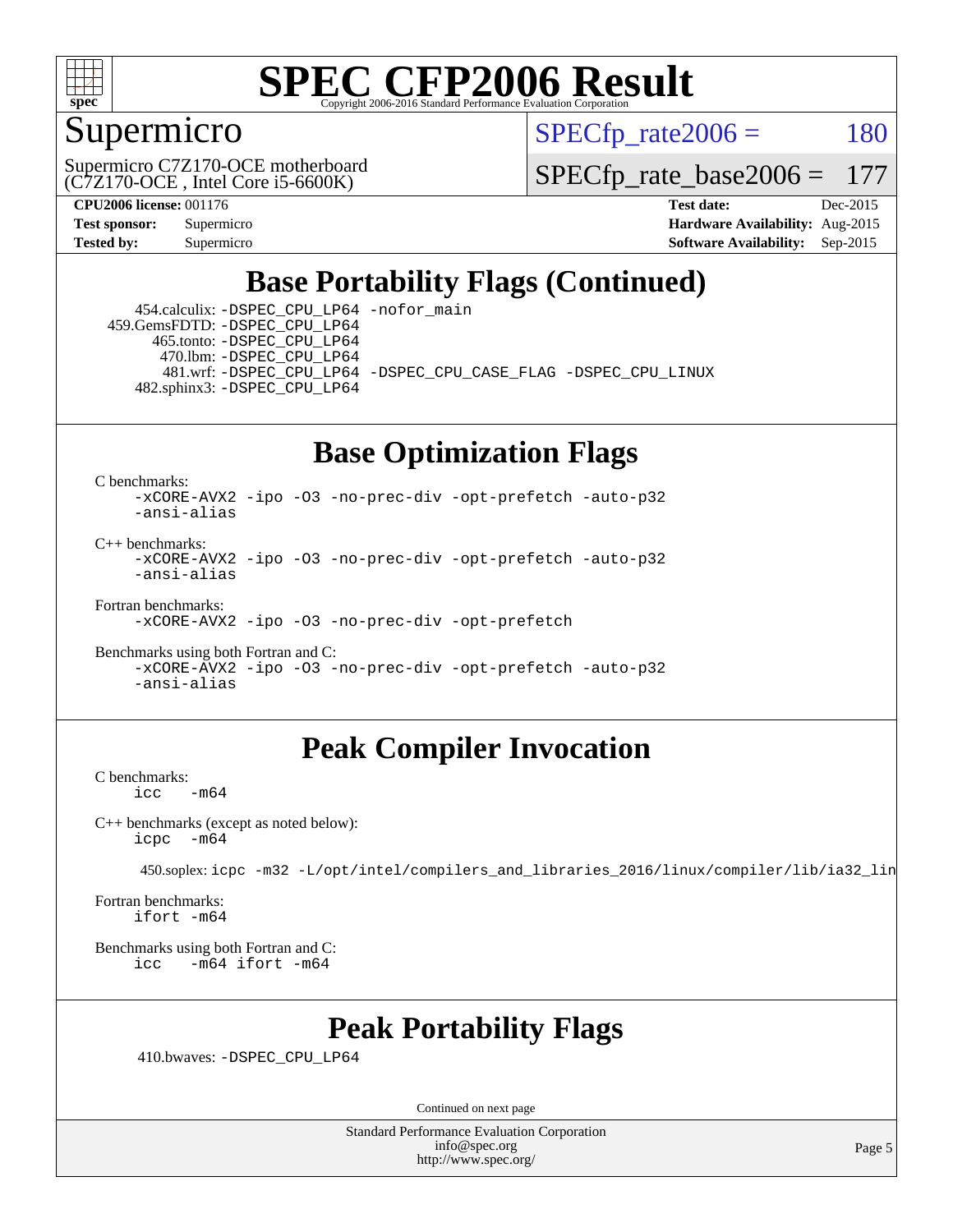

## Supermicro

 $SPECTp\_rate2006 = 180$ 

(C7Z170-OCE , Intel Core i5-6600K) Supermicro C7Z170-OCE motherboard

[SPECfp\\_rate\\_base2006 =](http://www.spec.org/auto/cpu2006/Docs/result-fields.html#SPECfpratebase2006) 177

| <b>Test sponsor:</b> | Supermicro |
|----------------------|------------|
| Tested by:           | Supermicro |

**[CPU2006 license:](http://www.spec.org/auto/cpu2006/Docs/result-fields.html#CPU2006license)** 001176 **[Test date:](http://www.spec.org/auto/cpu2006/Docs/result-fields.html#Testdate)** Dec-2015 **[Hardware Availability:](http://www.spec.org/auto/cpu2006/Docs/result-fields.html#HardwareAvailability)** Aug-2015 **[Software Availability:](http://www.spec.org/auto/cpu2006/Docs/result-fields.html#SoftwareAvailability)** Sep-2015

## **[Peak Portability Flags \(Continued\)](http://www.spec.org/auto/cpu2006/Docs/result-fields.html#PeakPortabilityFlags)**

 416.gamess: [-DSPEC\\_CPU\\_LP64](http://www.spec.org/cpu2006/results/res2016q1/cpu2006-20160106-38549.flags.html#suite_peakPORTABILITY416_gamess_DSPEC_CPU_LP64) 433.milc: [-DSPEC\\_CPU\\_LP64](http://www.spec.org/cpu2006/results/res2016q1/cpu2006-20160106-38549.flags.html#suite_peakPORTABILITY433_milc_DSPEC_CPU_LP64) 434.zeusmp: [-DSPEC\\_CPU\\_LP64](http://www.spec.org/cpu2006/results/res2016q1/cpu2006-20160106-38549.flags.html#suite_peakPORTABILITY434_zeusmp_DSPEC_CPU_LP64) 435.gromacs: [-DSPEC\\_CPU\\_LP64](http://www.spec.org/cpu2006/results/res2016q1/cpu2006-20160106-38549.flags.html#suite_peakPORTABILITY435_gromacs_DSPEC_CPU_LP64) [-nofor\\_main](http://www.spec.org/cpu2006/results/res2016q1/cpu2006-20160106-38549.flags.html#user_peakLDPORTABILITY435_gromacs_f-nofor_main) 436.cactusADM: [-DSPEC\\_CPU\\_LP64](http://www.spec.org/cpu2006/results/res2016q1/cpu2006-20160106-38549.flags.html#suite_peakPORTABILITY436_cactusADM_DSPEC_CPU_LP64) [-nofor\\_main](http://www.spec.org/cpu2006/results/res2016q1/cpu2006-20160106-38549.flags.html#user_peakLDPORTABILITY436_cactusADM_f-nofor_main) 437.leslie3d: [-DSPEC\\_CPU\\_LP64](http://www.spec.org/cpu2006/results/res2016q1/cpu2006-20160106-38549.flags.html#suite_peakPORTABILITY437_leslie3d_DSPEC_CPU_LP64) 444.namd: [-DSPEC\\_CPU\\_LP64](http://www.spec.org/cpu2006/results/res2016q1/cpu2006-20160106-38549.flags.html#suite_peakPORTABILITY444_namd_DSPEC_CPU_LP64) 447.dealII: [-DSPEC\\_CPU\\_LP64](http://www.spec.org/cpu2006/results/res2016q1/cpu2006-20160106-38549.flags.html#suite_peakPORTABILITY447_dealII_DSPEC_CPU_LP64) 450.soplex: [-D\\_FILE\\_OFFSET\\_BITS=64](http://www.spec.org/cpu2006/results/res2016q1/cpu2006-20160106-38549.flags.html#user_peakPORTABILITY450_soplex_file_offset_bits_64_438cf9856305ebd76870a2c6dc2689ab) 453.povray: [-DSPEC\\_CPU\\_LP64](http://www.spec.org/cpu2006/results/res2016q1/cpu2006-20160106-38549.flags.html#suite_peakPORTABILITY453_povray_DSPEC_CPU_LP64) 454.calculix: [-DSPEC\\_CPU\\_LP64](http://www.spec.org/cpu2006/results/res2016q1/cpu2006-20160106-38549.flags.html#suite_peakPORTABILITY454_calculix_DSPEC_CPU_LP64) [-nofor\\_main](http://www.spec.org/cpu2006/results/res2016q1/cpu2006-20160106-38549.flags.html#user_peakLDPORTABILITY454_calculix_f-nofor_main) 459.GemsFDTD: [-DSPEC\\_CPU\\_LP64](http://www.spec.org/cpu2006/results/res2016q1/cpu2006-20160106-38549.flags.html#suite_peakPORTABILITY459_GemsFDTD_DSPEC_CPU_LP64) 465.tonto: [-DSPEC\\_CPU\\_LP64](http://www.spec.org/cpu2006/results/res2016q1/cpu2006-20160106-38549.flags.html#suite_peakPORTABILITY465_tonto_DSPEC_CPU_LP64) 470.lbm: [-DSPEC\\_CPU\\_LP64](http://www.spec.org/cpu2006/results/res2016q1/cpu2006-20160106-38549.flags.html#suite_peakPORTABILITY470_lbm_DSPEC_CPU_LP64) 481.wrf: [-DSPEC\\_CPU\\_LP64](http://www.spec.org/cpu2006/results/res2016q1/cpu2006-20160106-38549.flags.html#suite_peakPORTABILITY481_wrf_DSPEC_CPU_LP64) [-DSPEC\\_CPU\\_CASE\\_FLAG](http://www.spec.org/cpu2006/results/res2016q1/cpu2006-20160106-38549.flags.html#b481.wrf_peakCPORTABILITY_DSPEC_CPU_CASE_FLAG) [-DSPEC\\_CPU\\_LINUX](http://www.spec.org/cpu2006/results/res2016q1/cpu2006-20160106-38549.flags.html#b481.wrf_peakCPORTABILITY_DSPEC_CPU_LINUX) 482.sphinx3: [-DSPEC\\_CPU\\_LP64](http://www.spec.org/cpu2006/results/res2016q1/cpu2006-20160106-38549.flags.html#suite_peakPORTABILITY482_sphinx3_DSPEC_CPU_LP64)

## **[Peak Optimization Flags](http://www.spec.org/auto/cpu2006/Docs/result-fields.html#PeakOptimizationFlags)**

[C benchmarks](http://www.spec.org/auto/cpu2006/Docs/result-fields.html#Cbenchmarks):

 433.milc: basepeak = yes  $470$ .lbm: basepeak = yes  $482$ .sphinx $3$ : basepeak = yes

#### [C++ benchmarks:](http://www.spec.org/auto/cpu2006/Docs/result-fields.html#CXXbenchmarks)

```
 444.namd: -xCORE-AVX2(pass 2) -prof-gen:threadsafe(pass 1)
       -no-prec-div(pass 2)-par-num-threads=1(pass 1) -prof-use(pass 2) -fno-alias
       -auto-ilp32
```

```
 447.dealII: basepeak = yes
```

```
 450.soplex: -xCORE-AVX2(pass 2) -prof-gen:threadsafe(pass 1)
          -i\text{po}(pass 2) -\overline{O}3(pass 2)-no-prec-div(pass 2)
          -par-num-threads=1(pass 1) -prof-use(pass 2)
          -opt-malloc-options=3
```

```
 453.povray: -xCORE-AVX2(pass 2) -prof-gen:threadsafe(pass 1)
          -i\text{po}(pass 2) -\tilde{O}3(pass 2)-no-prec-div(pass 2)
          -par-num-threads=1(pass 1) -prof-use(pass 2) -unroll4
          -ansi-alias
```
[Fortran benchmarks](http://www.spec.org/auto/cpu2006/Docs/result-fields.html#Fortranbenchmarks):

Continued on next page

```
Standard Performance Evaluation Corporation
             info@spec.org
           http://www.spec.org/
```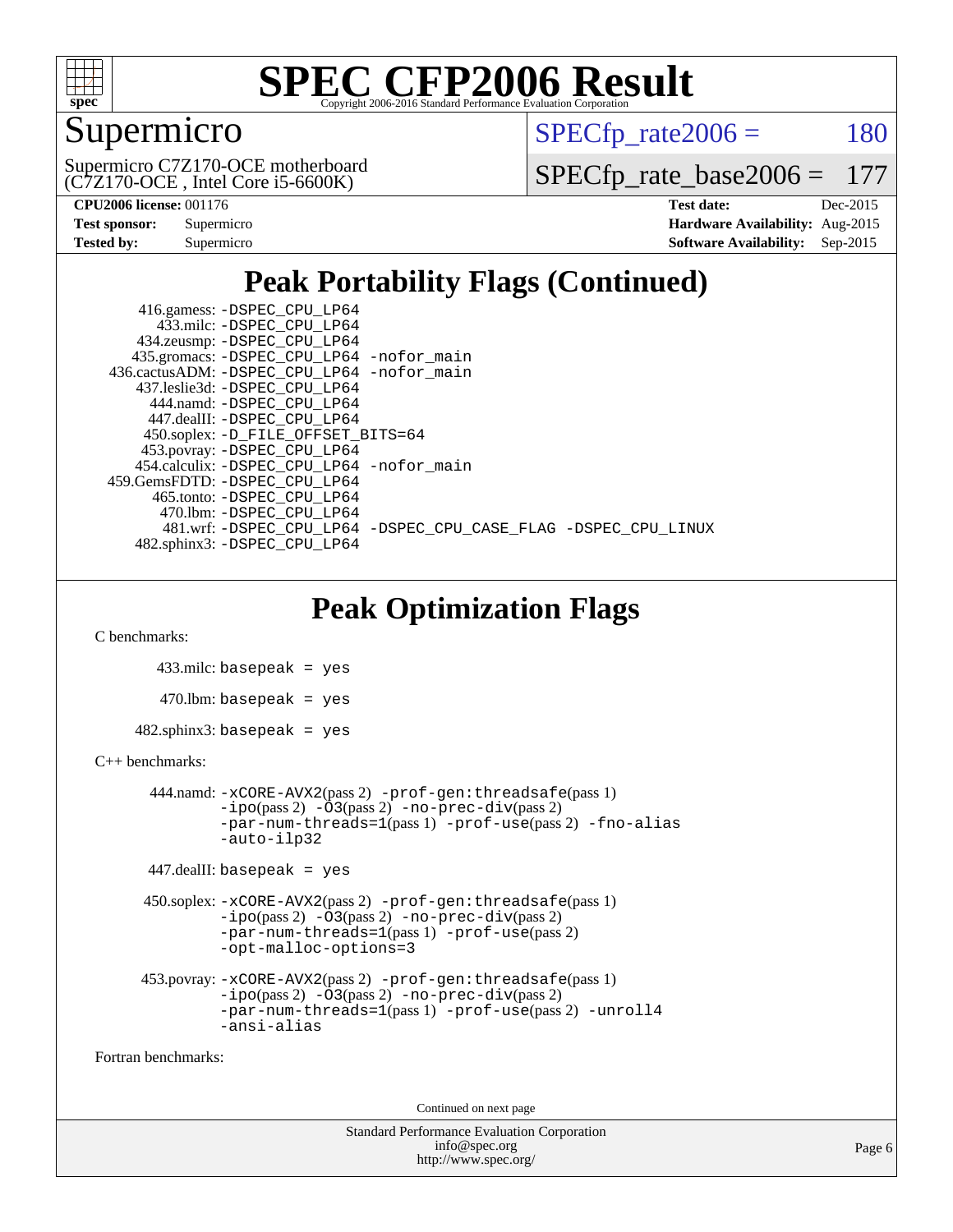

Supermicro

 $SPECTp\_rate2006 = 180$ 

(C7Z170-OCE , Intel Core i5-6600K) Supermicro C7Z170-OCE motherboard [SPECfp\\_rate\\_base2006 =](http://www.spec.org/auto/cpu2006/Docs/result-fields.html#SPECfpratebase2006) 177

**[CPU2006 license:](http://www.spec.org/auto/cpu2006/Docs/result-fields.html#CPU2006license)** 001176 **[Test date:](http://www.spec.org/auto/cpu2006/Docs/result-fields.html#Testdate)** Dec-2015 **[Test sponsor:](http://www.spec.org/auto/cpu2006/Docs/result-fields.html#Testsponsor)** Supermicro **[Hardware Availability:](http://www.spec.org/auto/cpu2006/Docs/result-fields.html#HardwareAvailability)** Aug-2015 **[Tested by:](http://www.spec.org/auto/cpu2006/Docs/result-fields.html#Testedby)** Supermicro **Supermicro [Software Availability:](http://www.spec.org/auto/cpu2006/Docs/result-fields.html#SoftwareAvailability)** Sep-2015

## **[Peak Optimization Flags \(Continued\)](http://www.spec.org/auto/cpu2006/Docs/result-fields.html#PeakOptimizationFlags)**

```
410.bwaves: basepeak = yes 416.gamess: -xCORE-AVX2(pass 2) -prof-gen:threadsafe(pass 1)
                   -i\text{po}(pass 2) -03(pass 2)-no-prec-div(pass 2)
                   -par-num-threads=1(pass 1) -prof-use(pass 2) -unroll2
                   -inline-level=0 -scalar-rep-
         434.zeusmp: basepeak = yes
         437.leslie3d: basepeak = yes
     459.GemsFDTD: basepeak = yes
           465.tonto: -xCORE-AVX2(pass 2) -prof-gen:threadsafe(pass 1)
                   -no-prec-div(pass 2)-par-num-threads=1(pass 1) -prof-use(pass 2) -unroll4 -auto
                   -inline-calloc -opt-malloc-options=3
   Benchmarks using both Fortran and C: 
        435.gromacs: -xCORE-AVX2(pass 2) -prof-gen:threadsafe(pass 1)
                   -i\text{po}(pass 2) -03(pass 2)-no-prec-div(pass 2)
                   -par-num-threads=1(pass 1) -prof-use(pass 2) -opt-prefetch
                   -auto-ilp32
     436.cactusADM: basepeak = yes
        454.calculix: basepeak = yes
           481.wrf: basepeak = yes
                        The flags files that were used to format this result can be browsed at
http://www.spec.org/cpu2006/flags/Intel-ic16.0-official-linux64.html
http://www.spec.org/cpu2006/flags/Supermicro-Platform-Settings-V1.2-revH.html
                            You can also download the XML flags sources by saving the following links:
http://www.spec.org/cpu2006/flags/Intel-ic16.0-official-linux64.xml
http://www.spec.org/cpu2006/flags/Supermicro-Platform-Settings-V1.2-revH.xml
```